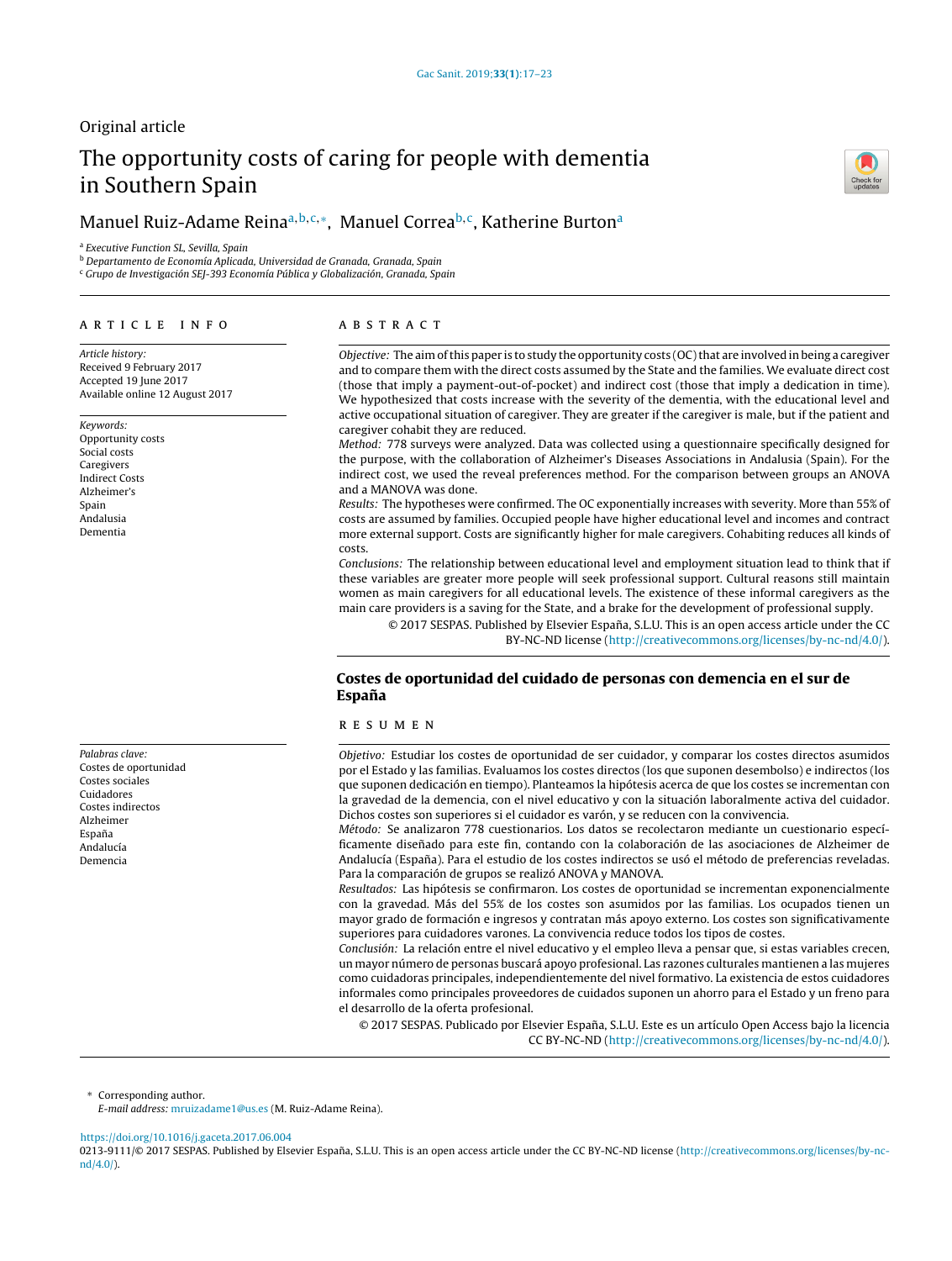# Introduction

Dementia is an acquired organic syndrome that leads to a continuous deficit of the cognitive functions. In this evolution, there are other complications that affect the emotional, behavioural and psychiatric spheres. Motor limitations are also affected during the severe stages, although depending on the type of dementia these symptoms can appear earlier. $1,2$ 

There are some risk factors linked to habits or lifestyle (alcohol, sedentarism, diabetes).<sup>[3,4](#page-5-0)</sup> Some of them are linked to socioeconomic factors, and therefore potentially modifiable. Modifying these risk factors can alter the risk of dementia and the associated costs.<sup>5</sup> [T](#page-6-0)here are also other factors such as gender, age,  $6,7$  or genetic factors that are impossible to change.

The most prevalent type of dementia is Alzheimer's Disease  $(AD)$ .<sup>[7](#page-6-0)</sup> People with dementia need to be cared for. In this paper, we focus on informal caregivers. We will consider informal caregivers non-professionals who provide care. In our sample, we require they be the main caregiver for at least six months a year.

Prevalence doubles on average every 5.5-6.7 years among those over 60 years old. $8$  The total amount of people with dementia in the world could be 115.4 million by 2050.<sup>[8](#page-6-0)</sup> In Spain, there are around 10 million people over 60. 35.9% of them could already be in a preclinical stage of Alzheimer's disease.<sup>[9](#page-6-0)</sup> The estimated figure of people affected by AD in Spain is about 527,563, and for Andalusia, where this study was conducted, 83,205 people (data calculated from National Institute of Statistics. Population and Housing Census data, 2011).

The main risk factor for dementia is age. European society and particularly the Spanish, is aging.<sup>[10,11](#page-6-0)</sup> Therefore it is imperative to value the economic impact of pathologies linked with aging. These diseases are matters of concern for social policies and budgets within the European Union.<sup>[12](#page-6-0)</sup>

Given the amount of potential cases and their costs we wondered about the existence of previous research regarding the direct (DC) and indirect costs (IC) assumed by the families. All costs that imply an out-of-pocket payment by the caregivers (home care services, materials necessary for care. . .) or by public services (medical consultations, social services, telecare, day-care units, nursing homes, etc) are considered as DC. All costs that do not imply a payment-out-of-pocket, but dedication time are considered as IC, if this time is not provided by a caregiver it would be provided by a professional. We value the time of caring (reduction of leisure and working time) as opportunity costs (OC).

We have conducted this research in the south of Spain (Andalusia) an area larger than Austria or Holland, and with a population higher than Finland or Ireland. The general population characteristics are in line with the general Spanish profile and Mediterranean cultures, where the family are the core careers.

In view of the epidemiological data previously referred to and after a bibliographic research, we found that there were no equivalent studies, neither in the geographical area, nor by size. We want to measure the different contribution of the State and families at each stage of severity. Consequently, we considered it of interest to do an empirical study to quantify the opportunity cost of the AD.

Our aim was to prove the following objectives: a) the costs of the illness increase with severity and the families assume more than 50% of these costs at each different stage,  $13-19$  b) the costs are higher when the caregiver has a higher level of training, and when occupied, c) when the caregiver is male the costs are higher, and d) cohabiting reduces the DC of caring.

### Method

The sampling procedure was selective non-probabilistic sampling. The collection of data took place over six months, from January to June 2012, one of the researchers maintained weekly contact with those responsible for data collection.

Researchers contacted the Alzheimer's associations in Andalusia to ask for their collaboration. 32 demonstrated their interest in collaborating, but nine were rejected. Associations' members were informed. Only those who were providing care when interviewed and gave consent participated. For ethical reasons, no personal data was collected. Participants could withdraw consent at any time.

Data was collected using a questionnaire specifically designed for the purpose. A trained interviewer was in charge of conducting the interview. Interviews took 15-20 min to complete and were conducted at the Alzheimer's associations.

The estimated figure for people affected by dementia in Andalusia is 83,205. $4,7,8,10$  For a maximum error of 5%, the sample size needed for a confidence level of 99% would have been 665 people. Our sample was of 778 people. With this sample, our maximum error for a confidence level of 99% was 4.60%, and 3.50% for a confidence level of 95%.

To calculate the sample size, we use the equation:

$$
n = \frac{k^2 * p * q * N}{(e^2 * (N-1)) + k^2 * p * q}
$$

To calculate the maximum error, we use the equation:

$$
e = k\sqrt{\frac{0.5^2(p-n)}{n(p-1)}}
$$

where n: sample size; k: constant (it takes the value 1.96 for a confidence level of 95%, and 2.58 for 99%); e: desired sample error (we choose 5%); p: people in the population with the desired characteristics (if unknown,  $p = q = 0.5$ ); and q; people in the population without the desired characteristics  $(q = 1 - p)$ . The costs are measured by the DC paid by the families (questionnaire data), by the contribution of the State (by transfers) and by concerted social services (we did not measure public health benefits). IC are measured by the reveal preferences method based on the OC, considering: a) the severity of the patient leads to b) different intensity of attention (time), and c) the level of education of the caregiver implies a higher time factor cost.

Direct private cost (DPC) is calculated as the sum of the annual cost due to: 1) Support services contracted to help the main caregiver, 2) In the case of institutionalised patients, the costs of the nursing home, and 3) other social-health costs related to the patient (such as legal or tracking services).

In the case of DC assumed by the State (DCS), when the services were totally or partially covered by the State, we subtracted the amount the family paid from the public cost. The amount assumed by the State is published in the Official Bulletin of the State or, in this case also, in the Official Bulletin of the Junta of Andalusia.

The severity of the stage was based on the Global Deterioration Scale (GDS) of Reisberg et al.<sup>[20](#page-6-0)</sup> GDS takes values from 1 (normality) to 7 (very severe dementia).

The weight of the hours dedicated to care taking is not linearly proposed because the evolution of the syndrome is not. The tendency among caregivers is to overestimate, when asked, the time they dedicate to care taking. To better weigh the hours of caring we followed a similar distribution of the intensity of time that was used by a previous study of the economic impact of the AD in Europe.<sup>[21](#page-6-0)</sup> For the intensity of time of caring we would attribute an average of: 2.4 hours 10% of the day for mild levels (2 and 3 GDS), 8 hours 1/3 of the day- for moderate (4 and 5 GDS), and 24 hours for severe (6 and 7 GDS), 16 hours valued as labour cost of caring, and 8 hours, which make up 24, valued as leisure time.

In order to calculate average wages by educational level we took the figures published by the INE (Instituto Nacional de Estadística, Office for National Statistic).<sup>[22](#page-6-0)</sup> For 2012, the year of data collection,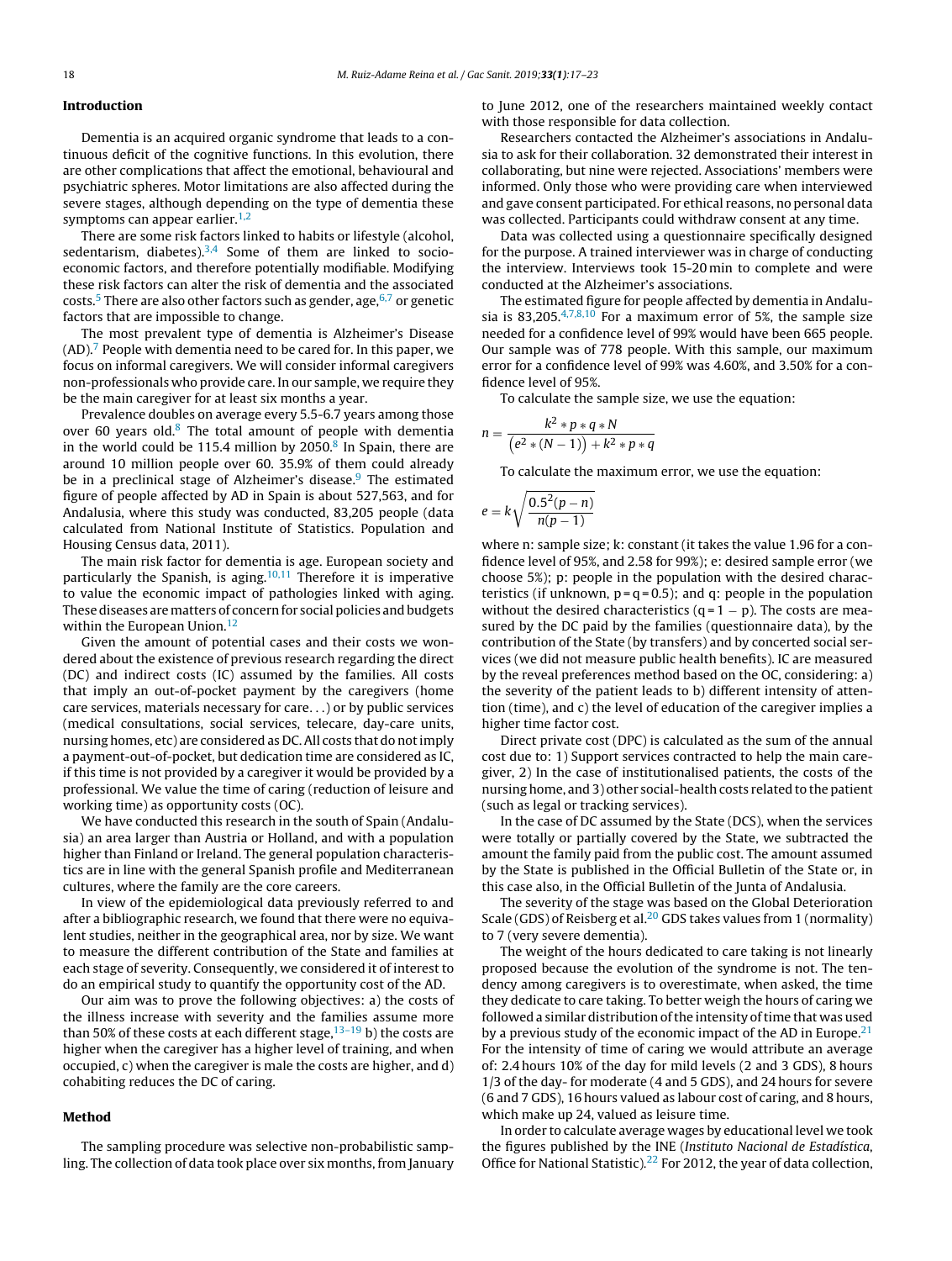the gross wages were: 1,368.2  $\in$ , (primary level of education) 1,609.5  $\in$  (secondary), and 2,375.8  $\in$  (higher).

Where people did not study we considered a close approximation to reality to take the minimum wage in 2012, 641.6  $\in$ as a reference. In the case of retirees the OC of their time was estimated.<sup>[23](#page-6-0)</sup> The average pension was 858.4  $\in$ . We did not differentiate by educational level given that no data was available, and in most cases the large majority of the sample was of very similar level of training. The full time working day was taken as 40 h/p/w  $(160 h/p/m)$ .

The evaluation of time dedicated by caregivers was calculated by training level and we also distinguished into two potential uses of time (T): working time (Wt) and leisure time (Lt). The total OC is the sum of the n subjects, considering the stages of the syndrome (we distinguished three: mild, moderate, and severe;  $j = 1,2,3$ ), and level of the caregiver's education (we distinguished three 3: primary, secondary and higher;  $k = 1,2,3$ ). The equation for the OC is:

$$
OC \sum_{i=1}^{i=n} \sum_{j=1}^{j=3} \sum_{k=1}^{k=3} OC_{i,j,k} = \sum_{i=1}^{i=n} \sum_{j=1}^{j=3} \sum_{k=1}^{k=3} (Wt_{i,j,k}Sw_{i,j,k} + Lt_{i,j,k}Sl_{i,j,k})
$$
  
= 
$$
\sum_{i=1}^{i=n} \sum_{j=1}^{j=3} \sum_{k=1}^{k=3} (Wt_{i,j,k}Sw_{i,j,k} + 0.25Lt_{i,j,k}Sw_{i,j,k})
$$

Considering:  $Sl_{ij} = 0.25Sw_{ij}$ And:  $Lt_{ij} = 1 - Wt_{ij}$ 

$$
OC = \sum_{i=1}^{i=n} \sum_{j=1}^{j=3} \sum_{k=1}^{k=3} Sw_{i,j,k}(0.75Wt_{i,j,k} + 0.25)
$$

where i: subject (i: 1,2,3. . .n); j: level of severity (mild, moderate, and severe; j: 1,2,3); k: level of education of the caregiver  $(k = 1,2,3;$ 1: primary, 2: secondary, 3: higher); Sw: economic evaluation of working time (wages); and Sl: economic evaluation of leisure time (25% of Sw).

The value of leisure time is an estimation (25% of working time), and consequently subjective depending on age, type of job, previous work experience; in general it is agreed to be on average between 25% and 33% of the value of working time.<sup>23-26</sup>

In our evaluation of the OC we considered the following cases to estimate the time dedicated to caregiving and to leisure time, that changed based on the stage of the patient and working situation of the caregiver.

Where people are unoccupied all their hours are calculated as wages of leisure time (Sl), and in the case of retirees equally (in this case calculated according to the average pension).

To determine differences among the groups and to contrast the independence of qualitative vs quantitative variables we used the t-Student test for independent samples. For comparison of two or more groups we used the ANOVA (analysis of variance). We previously confirmed the cases of application: 1) normality, 2) homoscedasticity and 3) independency. For the cases with more than one dependent variable we used the MANOVA (multivariate analysis of variance). Data analysis was performed with the SPSS-22 Software.

#### Results

The general profile of patient is that of a woman (71.3%), elderly, with a mean age of 79.53 (standard deviation: 7.49) years old. The most common type of dementia was AD, 83.2%. The main characteristics of caregivers are summarised in Table 1. By gender, the proportion of occupied caregivers is greater for males than females (37.9%vs 32.2%) and the education level is also higher formales. 43% of males have secondary or higher education, females only 31.4%

#### Table 1

General profile of the sample of caregivers.

| Characteristic                | General sample (%)                 |
|-------------------------------|------------------------------------|
| n                             | 778                                |
| Gender                        | Woman (76.6%)                      |
| Average age                   | 57                                 |
| <b>Education level</b>        | Without official education (55.9%) |
|                               | Primary (9.9%)                     |
| Relationship with the patient | Son/daughter (60.8%)               |
| Cohabiting                    | Yes (70.3%)                        |
| Retired                       | Yes (27.8%)                        |
| Occupied (paid employment)    | Yes (34.2%)                        |

As occupied caregivers, we consider those are not unemployed nor retired, and are in a paid employment. As cohabiting we consider those are living together for at least six months a year.

Source: compiled by the authors based on the data of the sample.

#### Table 2

Annual direct private cost (payments out-of-pocket of the families) vs direct cost assumed by the State.

|                               | Minimum            | Maximum                    | Mean $(SD)$                                                                  |
|-------------------------------|--------------------|----------------------------|------------------------------------------------------------------------------|
| D <sub>PC</sub><br><b>DCS</b> | $0 \in$<br>$0 \in$ | 48.970.00 €<br>19.483.20 € | 5,606.35 € (6,337.36 €) <sup>a</sup><br>4,552.25 € (5,257.91 €) <sup>a</sup> |
| Total direct cost             | $0 \in$            | 61.595.40 $\in$            | $10,158.60 \in (8,267.43 \in)$                                               |

DCS: direct cost for the State; DPC: direct private cost; SD: standard deviation. Differences in means between DPC and DCS are significant at 99%. Source: own elaboration from data of the sample.

The DC show a broad variation in the sample, as can be seen on Table 2. The cost supported by the family, on average, is higher by 1,054.10  $\in$  (23.2%) than assumed by the State. However, to better judge the contribution of each it is convenient to value it according to the different stages of the syndrome, as can be seen on [Table](#page-3-0) 3. In this table, we can appreciate that the costs increase with the level of severity. The average DPC range from  $5,606.35 \in (55.18\%)$ , to  $48,970.00 \in (79.50\%).$ 

To ascertain if the differences in cost based on the level of severity were statistically significant ([Table](#page-3-0) 3) we performed an ANOVA of one factor. There are significant differences between the 3 levels.

As seen on [Table](#page-3-0) 4, we analysed the data again with a one factor ANOVA. The average DC clearly increases by educational level. DCS increase too, but there are no significant differences. Costs, especially the DPC, are higher if the caregiver is occupied. DCS are also higher for occupied caregivers, but the difference is only significant in the first case.

For the comparison of DPC between genders ([Table](#page-4-0) 5) we applied the t-Student test for independent samples. The differences in annual costs were significant between males and females, and the same occurred for total costs. The DPC are higher when the caregiver is male, the opposite occurred with the DCS in this case the difference is not significant.

Finally, we added the evaluation of cohabiting situation to the study ([Table](#page-4-0) 5), to determine if it influenced the costs assumed by the family and the State. From the statistical descriptive we see the costs are influenced when not cohabiting. This tends to increase in all the modalities: DPC (3,157.71  $\in$ , 67.63%), DCS (2,174.78  $\in$ , 55.67%) and total (5,332.49 €, 62.18%). We applied the t-Student test for independent samples. The significance was high for the 3 types of costs. Thus, the non-cohabiting situation elevated the costs for the families (DPC) and for the State (DCS).

To determine the IC we proposed an analysis based on the calculation of the OC by the level of education of the caregiver and the patient's severity. OC grow [\(Table](#page-4-0) 6) with the level of education of the caregiver (the cost per hour is greater when the level of education is greater), and with the severity of syndrome (when the severity is higher the amount of attention needed is higher)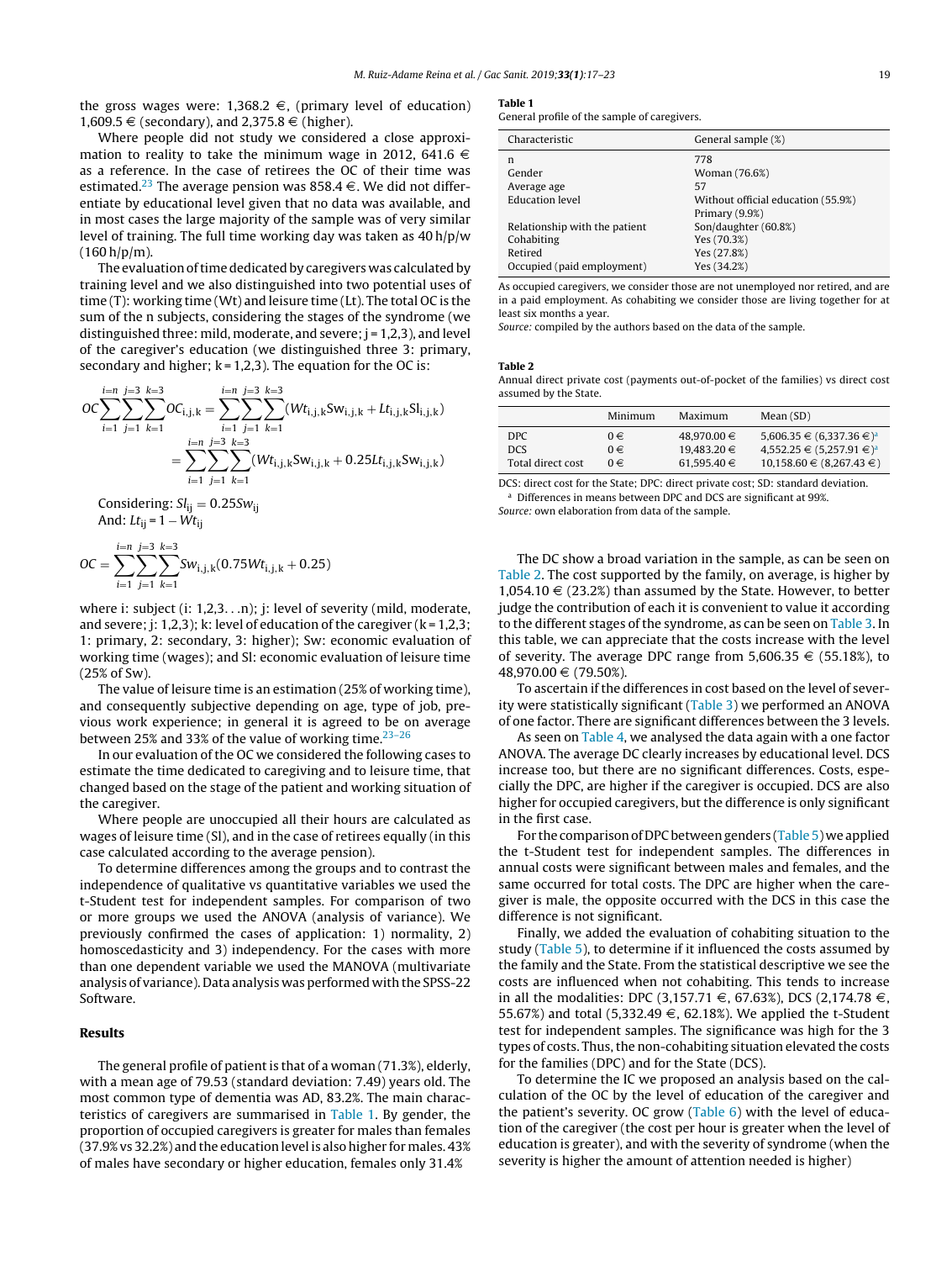# <span id="page-3-0"></span>Table 3

Annual direct private costs (payments out-of-pocket of the families) vs. direct costs assumed by the State, by level of severity valued with the GDS and gender.

|                     |                                            |     |                                      | Average direct cost by GDS     |                                             |
|---------------------|--------------------------------------------|-----|--------------------------------------|--------------------------------|---------------------------------------------|
| Stage               | Gender                                     | n   | DPC(SD)                              | DCS(SD)                        | Total direct costs (SD)                     |
| Mild (GDS: 2-3)     | Male                                       | 15  | $3,393.98 \in (3,609.91 \in)$        | 3,528.02 € (3,941.20 €)        | $6,922.01 \in (4,624.53 \in)$               |
|                     | Female                                     | 63  | $3,600.39 \in (3,699.39 \in)$        | $1,749.232 \in (3,292.59 \in)$ | 5,349.72 € (5,162.77 €)                     |
|                     | Total mild                                 | 78  | 3,560,70 € (3,659.99 €)              | $2,091.38 \in (3,471.49 \in)$  | 5,652,08 € (5,073,38 €)                     |
| Moderate (GDS: 4-5) | Male                                       | 70  | 6,540.29 € (6,215.61 €) <sup>a</sup> | $4,535.32 \in (4,294.02 \in)$  | $11,075.61 \in (7,274.75 \in \mathbb{R}^2)$ |
|                     | Female                                     | 220 | 4,673.21 € (5,403.17 €) <sup>a</sup> | 3,944.99 € (4,593.72 €)        | $8,618.21 \in (7,152.77 \in )^a$            |
|                     | Total moderate                             | 290 | 5,123,89 € (5,655,75 €)              | $4,087.48 \in (4,522.97 \in)$  | 9,211.27 $\in$ (7,246.71 $\in$ )            |
| Severe (GDS: 6-7)   | Male                                       | 97  | $8,114.55 \in (8,562.39 \in )^a$     | $6,298.48 \in (5,681.41 \in)$  | $14,413.02 \in (9,932.56 \in \mathbb{R}^3$  |
|                     | Female                                     | 313 | 5,785.93 € (6,424.55 €) <sup>a</sup> | 5,054.96 € (5,837.53 €)        | $10,840.79 \in (8,535.92 \in \mathbb{R}^2)$ |
|                     | Total severe                               | 410 | 6,336.77 € (7,048.13 €)              | 5,349.16 € (5,818.19 €)        | $11,685.93 \in (9,002.70 \in)$              |
| Average             | Male                                       | 182 | 7,120.01 € (7,512.09 €) <sup>a</sup> | 5,392.00 € (5,134.46 €)        | $12,512.01 \in (8,915.09 \in )^a$           |
|                     | Female                                     | 596 | 5,144.12 € (5,862.23 €) <sup>a</sup> | $4,295.82 \in (5,272.65 \in)$  | 9,439.94 € (7,928,97 €) <sup>a</sup>        |
|                     | Total average                              | 778 | 5,606.35 € (6,337.36 €)              | $4,552.25 \in (5,227.91 \in)$  | $10,158.60 \in (8,267.43 \in)$              |
|                     |                                            |     | DPC                                  | <b>DCS</b>                     |                                             |
|                     | Comparison between stages<br>Mild-moderate |     | Difference between averages          | Difference between averages    |                                             |
|                     |                                            |     | $-1,563.19 \in a$                    | $-1,996.10 \in b$              |                                             |
|                     | Mild-severe                                |     | $-2,776.07 \in b$                    | $-3,257.78 \in b$              |                                             |
|                     | Moderate-severe                            |     | $-1,212,88 \in \mathbb{R}^d$         | $-1,261.68 \in b$              |                                             |

DCS: direct cost for the State; DPC: direct private cost; GDS: Global Deterioration Scale; SD: standard deviation.

<sup>a</sup> Differences in means are significant at 95%.

<sup>b</sup> Differences in means are significant at 99%.

Source: own elaboration from data of the sample.

#### Table 4

Direct costs by education level and by working situation of the main caregiver and gender.

|                        |                                           |     |                                          | Average direct cost by education level   |                                           |  |
|------------------------|-------------------------------------------|-----|------------------------------------------|------------------------------------------|-------------------------------------------|--|
| <b>Education level</b> | Gender                                    | n   | DPC (SD)                                 | DCS (SD)                                 | Total costs (SD)                          |  |
| 1 (primary)            | Male                                      | 103 | 5,096.12 € (6,088.53 €) <sup>a</sup>     | 5,483.50 € (4,675.67 €) <sup>a</sup>     | 10,480.62 € (8,142.05 €) <sup>a</sup>     |  |
|                        | Female                                    | 409 | 3,826.28 € (4,452.34 €) <sup>a</sup>     | 4,215.27 € (5,117.39 €) <sup>a</sup>     | $8,041.56 \in (6,955.51 \in )^a$          |  |
|                        | Total 1 (primary)                         | 512 | $4,081.74 \in (4,846.32 \in)$            | $4,450.49 \in (5,049.07 \in)$            | $8,532.23 \in (7,267.61 \in)$             |  |
| 2 (secondary)          | Male                                      | 45  | 7,666.99 € (6,504.60 €)                  | 5,834.75 € (5,159.62 €)                  | 13,501.74 € (8,475.46 €)                  |  |
|                        | Female                                    | 111 | $6,912.46 \in (7,077.63 \in)$            | $4,199.19 \in (5,232.58 \in)$            | $11,111.66 \in (9,225.61 \in)$            |  |
|                        | Total 2 (secondary)                       | 156 | 7,130.12 € (6,904.92 €)                  | $4,670.99 \in (5,247.99 \in)$            | $11,801.10 \in (9,053.92 \in)$            |  |
| 3 (higher)             | Male                                      | 34  | $12,527.24 \in (9,757.41 \in)$           | $4,828.74 \in (6,397.85 \in)$            | $17,355.98 \in (9,841.50 \in)$            |  |
|                        | Female                                    | 76  | 9,653.44 $\in$ (7,524.78 $\in$ )         | $4,870.41 \in (6,127.89 \in)$            | $14,523.85 \in (8,351.81 \in)$            |  |
|                        | Total 3 (higher)                          | 110 | $10,541.71 \in (8,340.53 \in)$           | $4,857.53 \in (6,183.02 \in)$            | 15,399.24 € (8,890.82 €)                  |  |
|                        |                                           |     | <b>DPC</b>                               | <b>DCS</b>                               |                                           |  |
|                        | Comparison between education level        |     | Difference between averages              | Difference between averages              |                                           |  |
|                        | Primary-secondary                         |     | $-3,048.38 \in b$                        | $-220.50 \in$                            |                                           |  |
|                        | Primary-higher                            |     | $-6,459.97 \in b$                        | $-407.04 \in$                            |                                           |  |
|                        | Secondary-higher                          |     | $-3,411.59 \in a$                        | $-186.54 \in$                            |                                           |  |
|                        |                                           |     |                                          |                                          |                                           |  |
|                        |                                           |     |                                          |                                          |                                           |  |
|                        |                                           |     |                                          | Average direct cost by working situation |                                           |  |
| Working situation      | Gender                                    | n   | DPC(SD)                                  | DCS (SD)                                 | Total costs (SD)                          |  |
| 1 (occupied)           | Male                                      | 69  | 8,930.27 € (9,039.14 €) <sup>a</sup>     | $6,210.79 \in (5,484.69 \in)$            | 15,141.06 € (9,163.68 €) <sup>a</sup>     |  |
|                        | Female                                    | 192 | 6,667.23 € (6,934.07 €) <sup>a</sup>     | $4,8073.04 \in (5,379.91 \in)$           | 11,540.27 € (8,640.04 €) <sup>a</sup>     |  |
|                        | Total 1 (occupied)                        | 261 | 7,265.51 € (7,595.42 €)                  | 5,226.69 € (5,429.48 €)                  | $12,492.07 \in (8,906.89 \in)$            |  |
| 2 (retired)            | Male                                      | 18  | 6,424.22 € (7,482.37 €)                  | 3,893.57 € (4,302.77 €)                  | $10,317.80 \in (8,881.93 \in)$            |  |
|                        | Female                                    | 283 | $4,555.80 \in (5,477.28 \in)$            | 3,964.02 € (5,395.79 €)                  | $8,519.81 \in (7,769.83 \in)$             |  |
|                        | Total 2 (retired)                         | 301 | $4,667.53 \in (5,681.72 \in)$            | 3,959.80 € (5,330.76 €)                  | $8,627.33 \in (7,835.86 \in)$             |  |
| 3 (unoccupied)         | Male                                      | 95  | 5,937.01 € (5,959.57 €) <sup>a</sup>     | 5,081.22 € (4,963.17 €)                  | 11,018.24 € (8,353.13 €) <sup>a</sup>     |  |
|                        | Female                                    | 121 | 4,103.28 € (4,212.51 €) <sup>a</sup>     | $4,155.93 \in (4,748.23 \in)$            | $8,259.21 \in (6,369.77 \in \mathbb{R}^3$ |  |
|                        | Total 3 (unoccupied)                      | 216 | $4,909.78 \in (5,124.91 \in)$            | $4,562.89 \in (4,854.42 \in)$            | $9,472.67 \in (7,418.65 \in)$             |  |
|                        |                                           |     | DPC                                      | <b>DCS</b>                               |                                           |  |
|                        | Comparison between working situation      |     | Difference between averages              | Difference between averages              |                                           |  |
|                        | Occupied-retired                          |     | 2,597.98 € <sup>b</sup>                  | 1,266.89 € <sup>a</sup>                  |                                           |  |
|                        | Occupied-unoccupied<br>Retired-unoccupied |     | 2,355.72 € <sup>b</sup><br>$-242.25 \in$ | 663.81 $∈$<br>$-603.81 \in$              |                                           |  |

DCS: direct cost for the State; DPC: direct private cost; SD: standard deviation.

<sup>a</sup> Differences in means are significant at 95%.

**b** Differences in means are significant at 99%.

Source: own elaboration from data of the sample.

# Discussion

In this paper, we have developed an empirical study of the cost of the dementia in the Andalusian population. No other similar work has previously been performed regarding the relationship between the social costs of care for dementia patients and variables related to the socio-economic profile of the caregiver in Andalusia.

We have differentiated between DC and IC. The IC were valued with the revealed preferences method, based on the severity of the syndrome, some characteristics of the main caregiver (working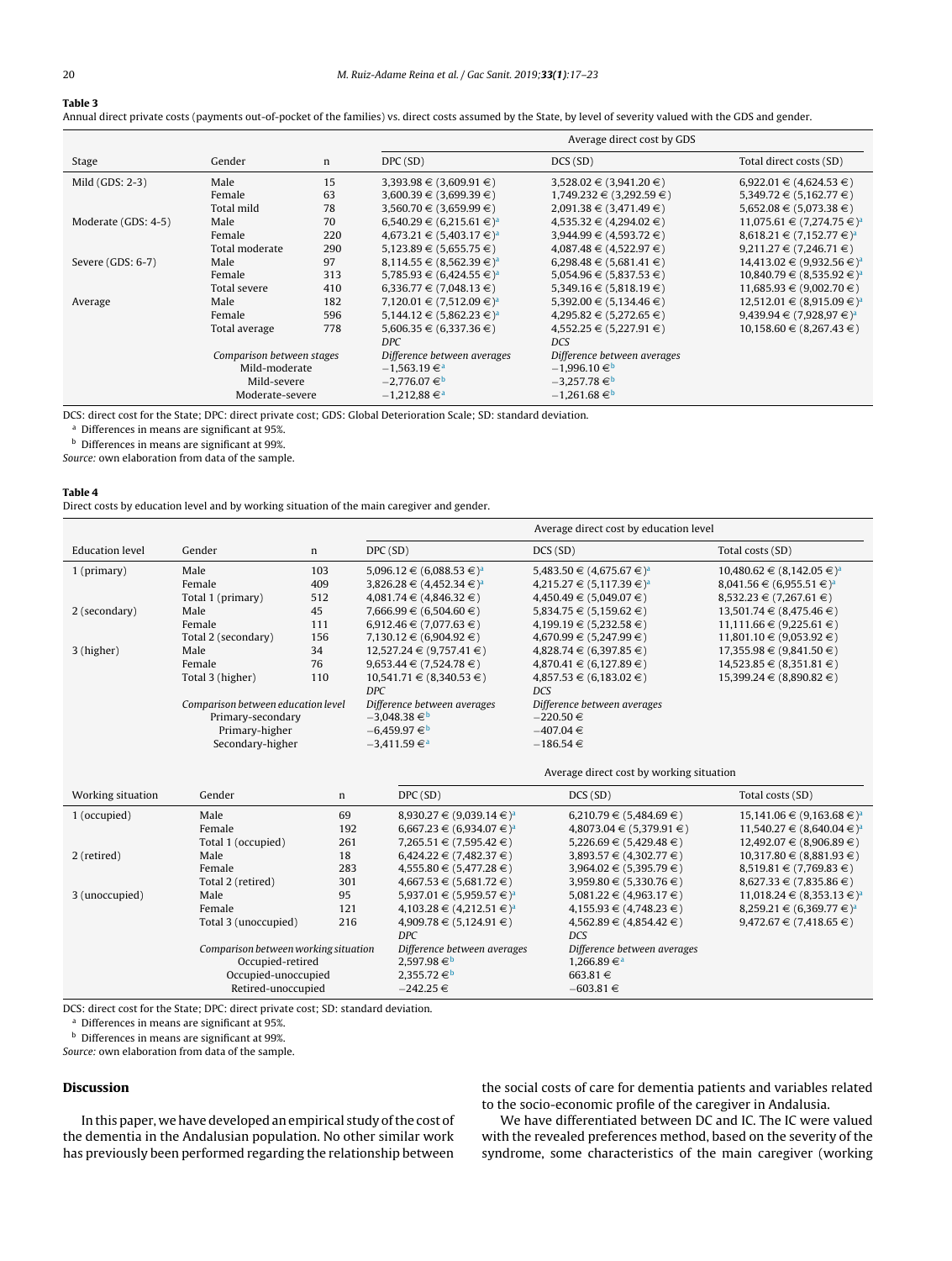### <span id="page-4-0"></span>Table 5

| Average direct costs assumed by the family (private costs) and by the State by gender and cohabiting or not. |  |  |  |  |  |
|--------------------------------------------------------------------------------------------------------------|--|--|--|--|--|
|--------------------------------------------------------------------------------------------------------------|--|--|--|--|--|

|                         |            | Average direct cost by sex of the main caregiver                               |                                                                              |                                                                                              |
|-------------------------|------------|--------------------------------------------------------------------------------|------------------------------------------------------------------------------|----------------------------------------------------------------------------------------------|
| Gender of the caregiver | n          | DPC(SD)                                                                        | DCS(SD)                                                                      | Total costs (SD)                                                                             |
| Male<br>Female          | 182<br>596 | 7,120,00 € (7,512,09 €) <sup>a</sup><br>5,144.12 € (5,862.23 €) <sup>a</sup>   | 5,392,00 € (5,134.46 €)<br>$4,295.82 \in (5,272.65 \in)$                     | $12,512.01 \in (8,915.09 \in)$ <sup>b</sup><br>9,439.94 $\in$ (7,928.97 $\in$ ) <sup>b</sup> |
|                         |            |                                                                                | Average direct cost by cohabiting situation                                  |                                                                                              |
| Cohabiting              | n          | DPC (SD)                                                                       | DCS(SD)                                                                      | Total costs (SD)                                                                             |
| Yes<br>N <sub>o</sub>   | 547<br>231 | $4,668.77 \in (5,594.02 \in)^b$ )<br>7,826.48 € $(7,372.26 \in \mathcal{F})^b$ | 3,906.53 € (4,590.54 €) <sup>b</sup><br>6,081.31 € (6,326.84 €) <sup>b</sup> | $8,575.30 \in (7,303.51 \in \mathcal{P}$<br>$13,907.79 \in (9,175.98 \in)$ <sup>b</sup>      |

DCS: direct cost for the State; DPC: direct private cost; SD: standard deviation. <sup>a</sup> Differences in means are significant at 95%.

<sup>b</sup> Differences in means are significant at 99%.

Source: own elaboration from data of the sample.

situation or educational level) and other variables like gender, age of the caregiver, or cohabiting situation. We confirmed our objectives in all cases.

Scientific literature points to social costs being the best way to explain the costs of dementias, more than medical costs. These costs on average are under 5% of the total. $27$  McCarthy states that people with dementia consume few more resources than people with other illnesses.[28](#page-6-0) However, other studies underline the existence of comorbidities as a source of confusion when we read the costs. $29$ 

With the first objective, we chose to prove that the costs of the illness increase with severity and families assume more than 50% of these costs at each different stage. The results coincide generally with the literature.<sup>[13,15,17,19](#page-6-0)</sup>

The DC of caring for patients lies mainly (more than 55%) with the family and by women.<sup>[18](#page-6-0)</sup> The role of the families indirectly means a considerable saving for the State that reduces their participation at the expense of families and patients themselves, but with a high OC, which is greater when the syndrome deteriorates.

When we observe the evolution of the DC related to the severity of the syndrome we appreciate that in the mild stages the amount funded by the families is much greater (63% of the total) than assumed by the State. In the mild stages patients are more autonomous and they need less care therefore the State provides less resources. Additionally, those people represent a smaller group in comparison to advanced stages, consequently most of the DC are supported by the families, but the average amount is smaller. The

#### Table 6

Average indirect costs for the caregivers by the severity of the syndrome, by education level and by gender calculated according to the opportunity costs model.

|                                    |                           |             | Opportunity costs by severity        |                                                          |                                 |  |
|------------------------------------|---------------------------|-------------|--------------------------------------|----------------------------------------------------------|---------------------------------|--|
| Stage                              | Gender                    | n           | Minimum                              | Maximum                                                  | Mean (SD)                       |  |
| Mild (GDS: 2-3)                    | Male                      | 15          | $1.174.93 \in$                       | 13,008.60 €                                              | 2,453.38 € (3,342.94 €)         |  |
|                                    | Female                    | 63          | 879.19€                              | 13,008.60 €                                              | 3,662.93 € (3,753.64 €)         |  |
|                                    | Total mild                | 78          | 878.19 $\in$                         | 13,008.60 €                                              | 3,430.33 € (3,688.78 €)         |  |
| Moderate (GDS: 4-5)                | Male                      | 70          | $2.927.30 \in$                       | 43,362.00 €                                              | $14,667,37 \in (14,674.28 \in)$ |  |
|                                    | Female                    | 220         | $2,927.30 \in$                       | 43.362.00 €                                              | $11,968.37 \in (13,259.42 \in)$ |  |
|                                    | Total moderate            | 290         | $2.927.30 \in$                       | 43.362.00 €                                              | $12,619.85 \in (13,637.39 \in)$ |  |
| Severe (GDS: 6-7)                  | Male                      | 97          | 8.781.90 €                           | 97.564.50 €                                              | 32,227.20 € (29,894.49 €)       |  |
|                                    | Female                    | 313         | 8.781.90 €                           | 97.564.50 €                                              | 27,946.57 € (28,040.96 €)       |  |
|                                    | Total severe              | 410         | 8.781.90 €                           | 97.564.50 €                                              | 28,859.30 € (28,511.33 €)       |  |
| Average                            |                           | 778         | 878.19 $\in$                         | 97.564.50 €                                              | 20,309.30 € (24,260.39 €)       |  |
|                                    | Comparison between stages |             | Differences between averages         |                                                          |                                 |  |
|                                    | Mild-moderate             |             | $-9,189.52 \in \alpha$               |                                                          |                                 |  |
|                                    | Mild-severe               |             | $-25,528.98 \in \mathbb{R}^4$        |                                                          |                                 |  |
|                                    | Moderate-severe           |             | $-16,339.45 \in a$                   |                                                          |                                 |  |
|                                    |                           |             |                                      |                                                          |                                 |  |
|                                    |                           |             | Opportunity costs by education level |                                                          |                                 |  |
| <b>Education level</b>             | Gender                    | $\mathbf n$ | Minimum                              | Maximum                                                  | Mean(SD)                        |  |
| $1$ (primary)                      | Male                      | 103         | 1,174.93 €                           | 56,173.50 €                                              | $11,384.92 \in (11,110.43 \in)$ |  |
|                                    | Female                    | 409         | $878.19 \in$                         | 56,173.50 €                                              | $9,900.81 \in (8,920.99 \in)$   |  |
|                                    | Total primary             | 512         | 878.19 $\in$                         | 56.173.50 €                                              | $10,199.37 \in (9,409.43 \in)$  |  |
| 2 (secondary)                      | Male                      | 45          | $1.174.94 \in$                       | 66,094.20 €                                              | 34,694.10 € (26,070.42 €)       |  |
|                                    | Female                    | 111         | $1.174.94 \in$                       | 66.094.20 €                                              | 31,803.69 € (24,948.12 €)       |  |
|                                    | Total secondary           | 156         | $1.174.94 \in$                       | 66.094.20 €                                              | 32,637.46 € (25,226.43 €)       |  |
| 3 (higher)                         | Male                      | 34          | 1,174.94 €                           | 97,564.50 €                                              | $42,813.94 \in (36,666.07 \in)$ |  |
|                                    | Female                    | 76          | 1,174.94 €                           | 97,564.50 €                                              | 53,045.26 € (35,471.14 €)       |  |
|                                    | Total higher              | 110         | 1,174.94 €                           | 97,564.50 €                                              | 49,882,85 € (35,990,49 €)       |  |
| Comparison between education level |                           |             | Differences between averages         |                                                          |                                 |  |
|                                    | Primary-secondary         |             |                                      |                                                          |                                 |  |
|                                    | Primary-higher            |             |                                      | $-22,438.09 \in \mathbb{R}^4$<br>$-39,683.48 \in \alpha$ |                                 |  |
|                                    |                           |             |                                      |                                                          |                                 |  |
| Secondary-higher                   |                           |             | $-17,245.39 \in \mathbb{R}^4$        |                                                          |                                 |  |

GDS: Global Deterioration Scale; SD: standard deviation.

<sup>a</sup> Differences in means are significant at 99%.

Source: own elaboration from data of the sample.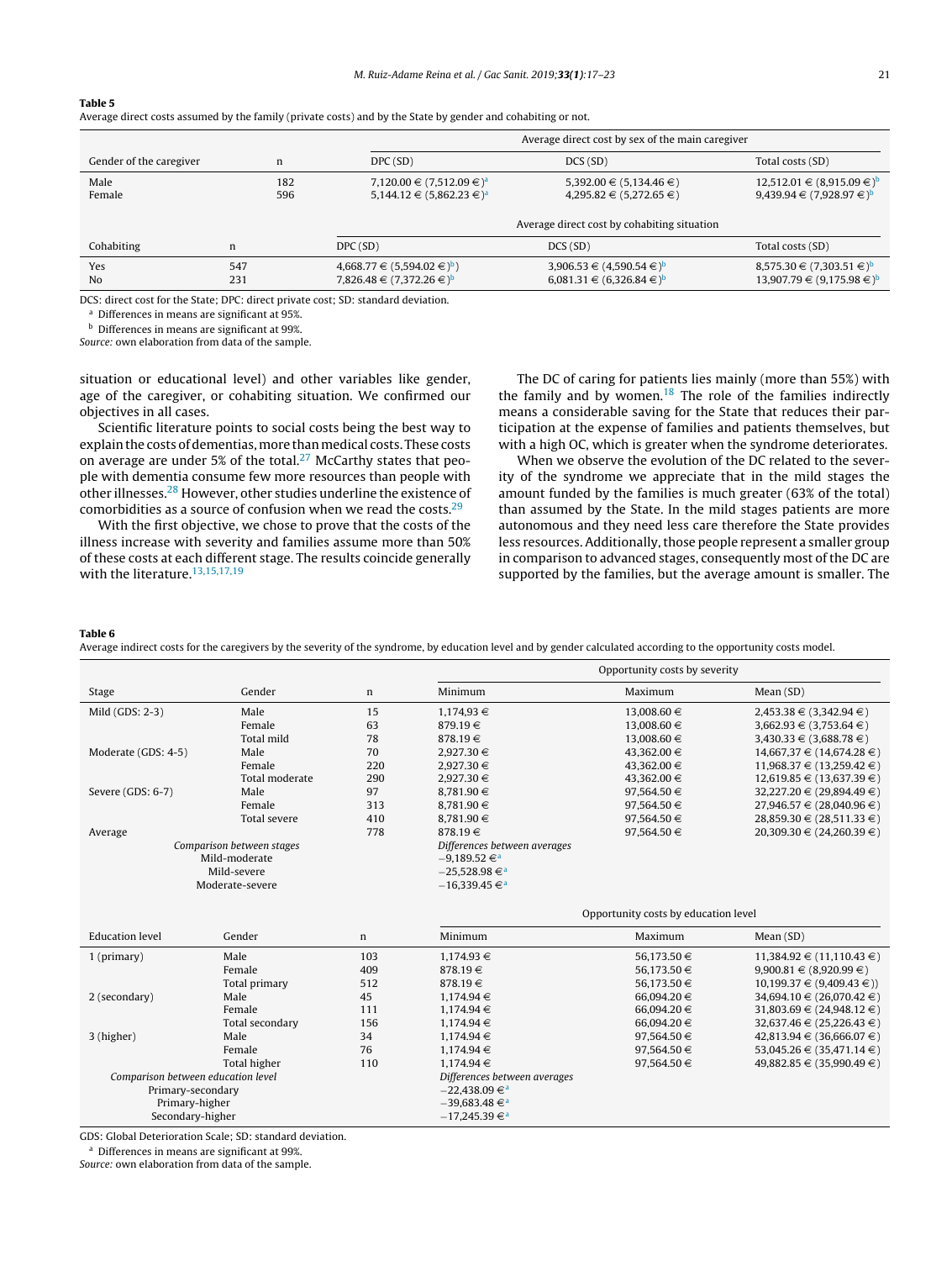<span id="page-5-0"></span>main contribution of caregivers is in terms of time of caring (an invisible contribution), $30$  not in payments out of pocket.

However, this apparent equality between public and private hides the reality. There is a "shadow cost" of this situation, which is the IC. As the syndrome evolves patients need more attention, however as we have shown the State hardly increases its economic resources in the more advanced stages. Therefore this increment of resources is provided by the families which means an additional cost to their health (psychologically and physically) shown in pre-vious papers;<sup>[31,32](#page-6-0)</sup> and also an OC. DC therefore, hardly grow, but the IC for the families do exponentially.

The next objective we wanted to prove was that the costs are higher when caregivers have a higher level of training, and when they are occupied. The analysed data, for DC and IC, confirmed this objective.

Occupied people have a higher level of income, which facilitates a higher level of expenditure, and they need external support for their sick relative while working. This data proved interesting because if the level of education is higher and employment situation is occupied, more services will be contracted and more employment in the care sector will be generated. Policymakers should consider this. The second objective concerning the link between employment and level of education with the DC and IC is confirmed.

Another issue that we proposed was the relationship between caregiversgender and costs. In the case of males, the tendency to care for others is more residual than in females. Additionally, the employment rate and the level of education are higher in males. These characteristics lead them more commonly to seek external support when they have to, so the cost is greater. When the caregiver is male it is more common that the patient is a partner (similar elevated age), meanwhile in the general group it is usually the daughter, who contracts external support. This explains why when the caregiver is male the costs are higher. The objective was confirmed.

Most of care is provided at home. Cultural reasons and socioeconomic circumstances could explain these preferences. We therefore posed the question as to whether cohabiting with the patient affected the payment-out-of-pocket of the families. We proposed that the need for external care would be less if the caregiver cohabited due to less need for external supportin these cases. Effectively this objective was corroborated. The provision of care by those that live in the same house reduces not only the DPC, but also the DCS and the total.

One aspect that should be analysed more profoundly in future studies is that of the generational gap between caregivers. Currently, as was proved, the average profile of caregiver is that of a low educational and occupational level, among others. The profile of new generations is plainly different which has multiple consequences. The OC are linked to occupational situation and academic level. Consequently, when the average level increases so does this type of cost. This must be considered for social policies for future generations, as the academic level of the younger generation is higher than that of current caregivers.

The costs of dementias are very high. A paper proposed that costs in Spain are comparatively higher than in other European countries due to its cost structure.<sup>[33](#page-6-0)</sup> It would be interesting for future lines of research to add the replacement costs, or to run this analysis at a national level. It would also be interesting to study the impact that deceleration of the syndrome would have. If new treatment plans prove successful in the stages with less economic impact it would lead to a new distribution of cost and less patients in the advanced stages of AD. $34,35$  Policymakers could examine budgetary allocations for research. At-risk population increases mean dedicating more funds to social and health policies will be needed.

## What is known about the topic?

Most of the care is provided at home and women are the main caregivers of people with Alzheimer's. The people with Alzheimer's is increasing. However, no study has ever been done to know the of in terms of costs for caregivers of a region that represent 17% of the total the population of Spain.

### What does this study add to the literature?

This study adds information about the direct and indirect cost of caregiver from southern Spain, and which are the main drivers of them. We have measure the different contribution in each stage of severity of the State and families.

#### Editor in charge

David Cantarero.

#### Transparency declaration

The corresponding author on behalf of the other authors guarantee the accuracy, transparency and honesty of the data and information contained in the study, that no relevant information has been omitted and that all discrepancies between authors have been adequately resolved and described.

#### Authorship contributions

Manuel Ruiz-Adame Reina was responsible of the data collection, designed the methodology of the study and performed the data analyses. Ruiz-Adame Reina, Correa and Burton have participated in the writing of the manuscript. All authors have done a supervision and review of the manuscript

#### Funding

None.

# Conflicts of interests

None.

### Acknowledgements

The authors wish to thank the Alzheimer's Association of Andalusia, and especially to the Asociación Alzheimer Santa Elena (Seville), for their collaboration and encouragement to do this research. We also want to thank Prof. Carmen González Camacho, Dep. Applied Economics III, Univ. of Seville, for her help with the design of the research and advice. Finally, authors want to thank to the Research Group SEJ-393: Public Economy and Globalization for their support.

#### References

- 1. Delva F, Auriacombe S, Letenneur L, et al. Natural history of functional decline in Alzheimer's disease: a systematic review. J Alzheimers Dis. 2014;40:57–67.
- 2. Gill DP, Hubbard RA, Koepsell TD, et al. Differences in rate of functional decline across three dementia types. Alzheimer's Dement. 2013;9:S63–71.
- 3. Rizzi L, Rosset I, Roriz-Cruz M. Global epidemiology of dementia: Alzheimer's and vascular types. Biomed Res Int. 2014;908915:1–8.